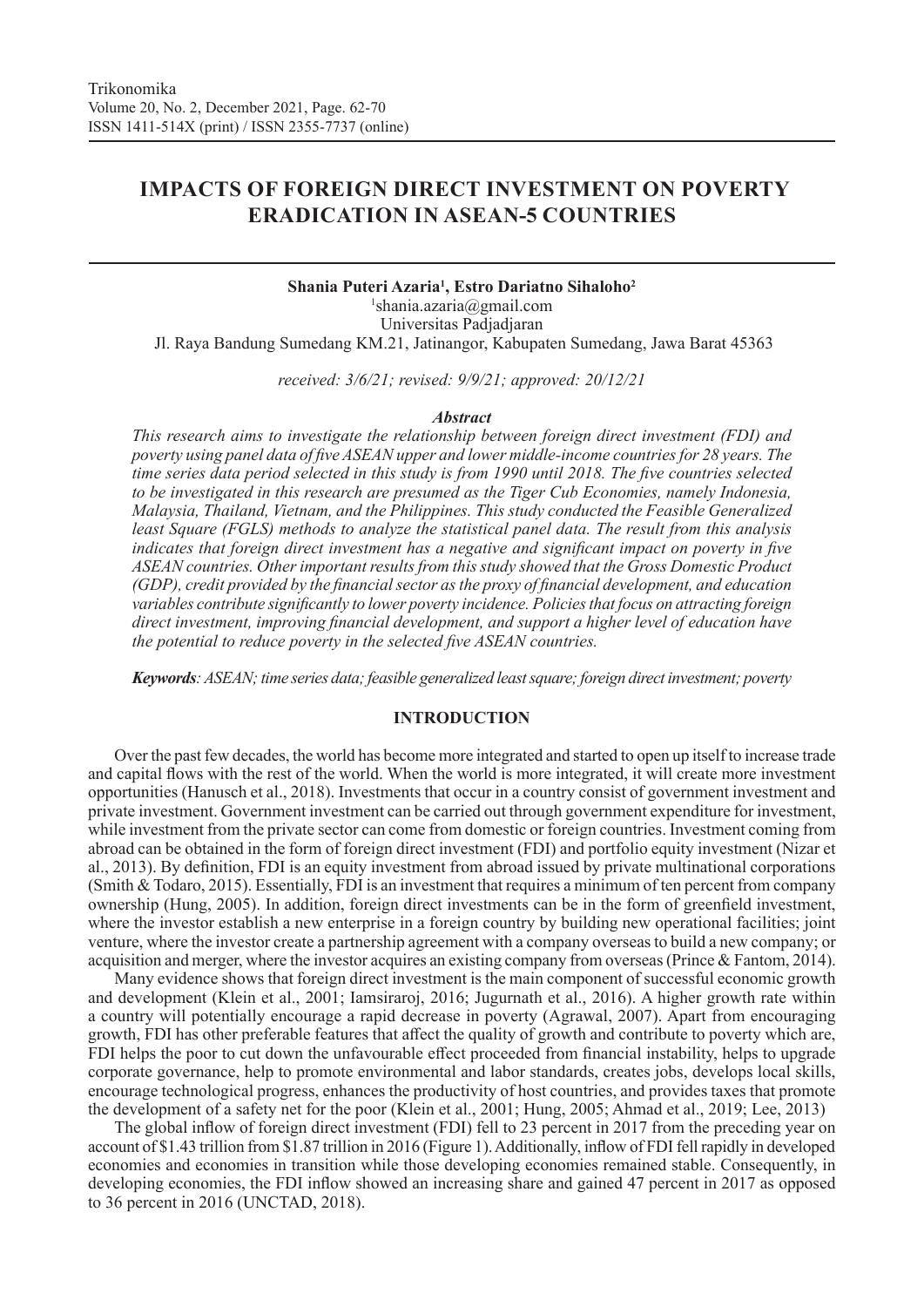

Figure 1. FDI inflows, global and by group of economies, 1990–2018

Meanwhile, since the formation of ASEAN in 1967, this organization has integrated its markets to ASEAN member economies (AMEs) and to other countries and regions to promote cross-regional business activities through the FDI of multinational companies (Ambashi, 2017). Currently, ASEAN Economic Community (AEC) has implemented a new policy agenda in AEC Blueprint 2025 that has a goal to increase the attractiveness as a host for global investment through an open, transparent, and predictable investment regime in the region (The ASEAN Secretariat, 2019a). ASEAN countries have been reasonably successful in attracting FDI by showing an increase of FDI inflow in the third consecutive year since 2016. In 2018, FDI increased to \$155 billion, in spite of a declining trend in global FDI. (The ASEAN Secretariat, 2019b).

The impact of FDI on poverty eradication has been a long-standing debate from various empirical findings. There are three different points of view related to this study. The first view stated that poverty alleviation is driven by FDI and found a significantly positive relationship between these variables. Uttama (2015) provided evidence of FDI on poverty eradication using econometric models on panel data covered in six ASEAN countries from 1995 to 2011. The research found a positive and significant relationship between FDI inflows and poverty reduction in ASEAN countries. Thus, the main force of poverty alleviation in ASEAN countries is through FDI. A study by Ahmad et al. (2019) found a strongly significant relationship between the net inflow of FDI and poverty reduction in Asia. Additionally, the poverty reduction impact of FDI is greater in SAARC countries than in ASEAN countries, which concluded that FDI has a more significant impact on reducing poverty in less developed and poor countries of Asia. Moreover, Delis et al. (2015) researched on the impact of FDI, government investment, and labor on the level of poverty in Indonesia from 1993 until 2013. The results of this analysis showed that there is a negative and significant relationship between FDI and poverty.

Another research by Hung (2005) showed direct and indirect ways of FDI to reduce poverty in 12 provinces and cities of Vietnam from 1992 to 2002. The result claimed that inflows of FDI have a significant effect on poverty eradication through a labor-intensive industry. Shamim et al. (2014) and Zaman et al. (2012) studied the data of FDI on poverty in Pakistan. According to their studies, FDI showed a negative effect on Poverty, or an increase in FDI will decrease poverty. Likewise, a study conducted by Ucal (2014) found a statistically significant relationship between FDI and poverty eradication in selected 26 developing countries from 1990 until 2009. Employed data-set from North African countries for a period of 1990-2011, Soumaré (2015) research was certified a positive and strongly significant relationship between net FDI inflows and welfare improvement. This result also varies across regions. Bharadwaj (2014) investigated the relationship between FDI and poverty using panel data from selected 35 developing countries between 1990 and 2004. The study revealed that an inflow of capital through FDI has a beneficial effect to the poor. Another study by Fowowe & Shuaibu (2014) explored the effect of FDI inflows on poverty from selected 30 African countries during 1981–2011. The results showed that FDI inflows along with good institutional quality and human capital development are associated with a reduction of poverty in African countries.

The second viewpoint stated that FDI creates a negative spillover impact to some countries and as a result an increase in poverty rates. A study by Huang et al. (2010) analyzed how inward and outward FDI affects poverty in 12 East Asia and Latin America middle-income countries between 1970 and 2005. Using unbalanced panel data, they found that outward and inward FDI is associated with more poverty. Moreover, by employed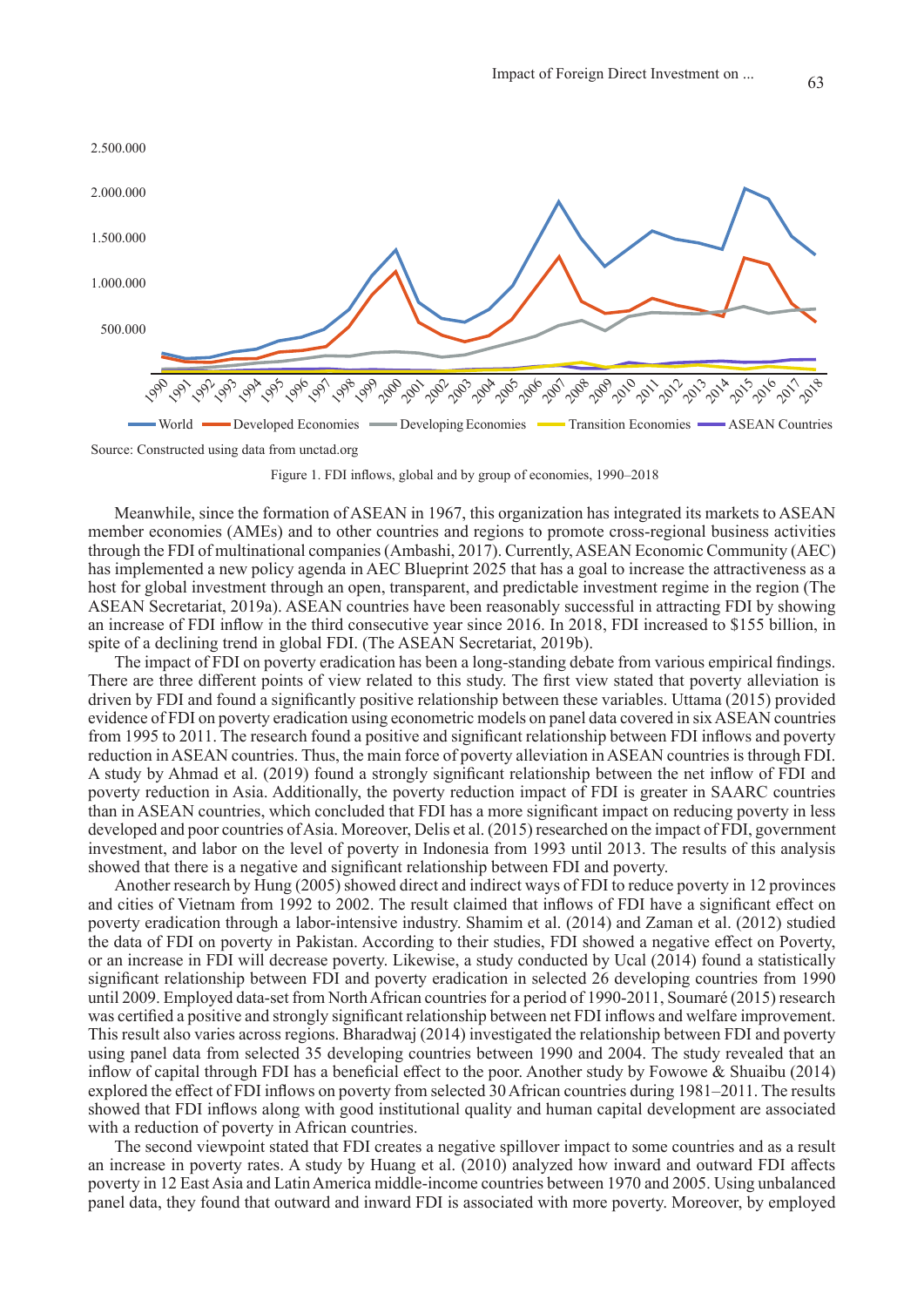Autoregressive Distributed Lag (ARDL), Ali et al. (2009) research found that an increase in FDI inflows will increase poverty both long-run and short-run through direct and indirect ways in Pakistan during 1973-2008. Dhrifi et al. (2019) provided evidence of a relationship between FDI on poverty and CO2 using panel data of 98 developing countries including Asia, Africa, and Latin America region during 1995-2017. This study found that the relationship between FDI inflow and poverty is significantly negative in all regions except in Africa. They also stated that the reason behind this finding is due to the "crowding out" effect of the local firms, loss of domestic firms due to lower price offered by foreign companies, and higher wage provided by foreign companies therefore leaving the low-quality worker to the domestic firms.

The third standpoint stated that FDI does not have any influence on reducing poverty and show no significant impact of FDI on poverty eradication. Research by Gohou & Soumaré (2012) examined the effect of FDI on growth and poverty eradication across African countries in 1990-2007. They found a bi-directional causality link between FDI and log of GDP per capita. Thus, FDI reduces poverty and increases welfare. Additionally, they point out that the relationship between FDI and welfare are distinct over countries in Africa. Such as, in Central and Eastern Africa where the effect of FDI on poverty eradication is positive and significant, but the effect is not significant in Northern and Southern Africa. The relationship between FDI and poverty eradication was investigated by Ogunniyi & Igberi (2014) in Nigeria over the period of 1980-2012. In this study, FDI has a positive but remains insignificant on real income per capita; hence, FDI has the probability of decreasing poverty in the country. Panel data of 13 Latin American countries is used by Quiñonez et al. (2018) to investigate the effect of FDI, macroeconomic stability, infrastructure, human capital development, and financial development in contributing to poverty eradication covered in the period of 2000-2014. They found out that inward FDI has an insignificant effect on poverty reduction while other variables showed a significant relationship with poverty alleviation.

The purpose of this study is to examine the impacts of foreign direct investment on poverty eradication in five ASEAN upper and lower middle-income countries throughout 1990-2018. Additionally, this research will also provide policy implications that the government can adopt to encourage poverty eradication in the selected five ASEAN countries. Therefore, the result of this study will give a broader insight into the advantage of FDI supported by a fine prevailing regulations and government control in reducing poverty instead of being resistant to an incoming FDI.

# **METHODS**

#### Table 1. Research Variables

| No. | Variables             | Descriptions                                                          | Code        |
|-----|-----------------------|-----------------------------------------------------------------------|-------------|
|     | Poverty               | Percentage of people living in poverty at less than \$3.20 a day      | <b>POV</b>  |
|     | FDI                   | Net inflow of FDI as a ratio to GDP                                   | <b>FDI</b>  |
|     | GDP                   | Logarithmic function of GDP per capita                                | LGDP        |
| 4.  | Financial Development | Domestic credit provided by the financial sector as percentage to GDP | FD          |
|     | Education             | Percentage of tertiary school enrollment                              | <b>EDUC</b> |

Research variables shown in Table 1. This paper is conducted to analyze the impact of FDI on the percentage of people living in poverty at less than \$3.20 a day along with other predictor variables such as GDP per capita, domestic credit provided by the financial sector, and tertiary school enrolment rate. The subject of this research is limited to five upper and lower middle-income countries in ASEAN namely, Indonesia, Malaysia, Philippines, Vietnam, and Thailand. According to the World Bank as cited in (Tran, 2013) Malaysia is classified as an upper middle-income country; Indonesia, Philippines, Thailand sorted as lower middle-income countries; and Vietnam categorized as lower income countries. The classification is calculated using the World Bank Atlas that will signify each country as low-income economies with \$1,045 or less GNI per capita, lower-middle-income economies with \$1,045-\$4,125 GNI per capita, upper‐middle‐income economies with \$4,125- \$12,736 GNI per capita, and high‐income economies with \$12,736 or more GNI per capita (Fantom & Serajuddin, 2016). Additionally, the selected 5 countries have grown rapidly at an average annual rate of 5.5% in terms of real GDP per capita and presumed as the Tiger Cub Economies because they are showing a considerable probability to compete with the four Asian Tigers such as Hong Kong, Singapore, Taiwan, and South Korea (Pham, 2012).

The type of dataset used in this research is unbalanced panel data which includes cross-section and time series data. The time series data period selected is from 1990 until 2018. Secondary-type data is used in this paper which was collected from World Development Indicators by the World Bank data library and PovcalNet by the World Bank. All the data used is open to the public.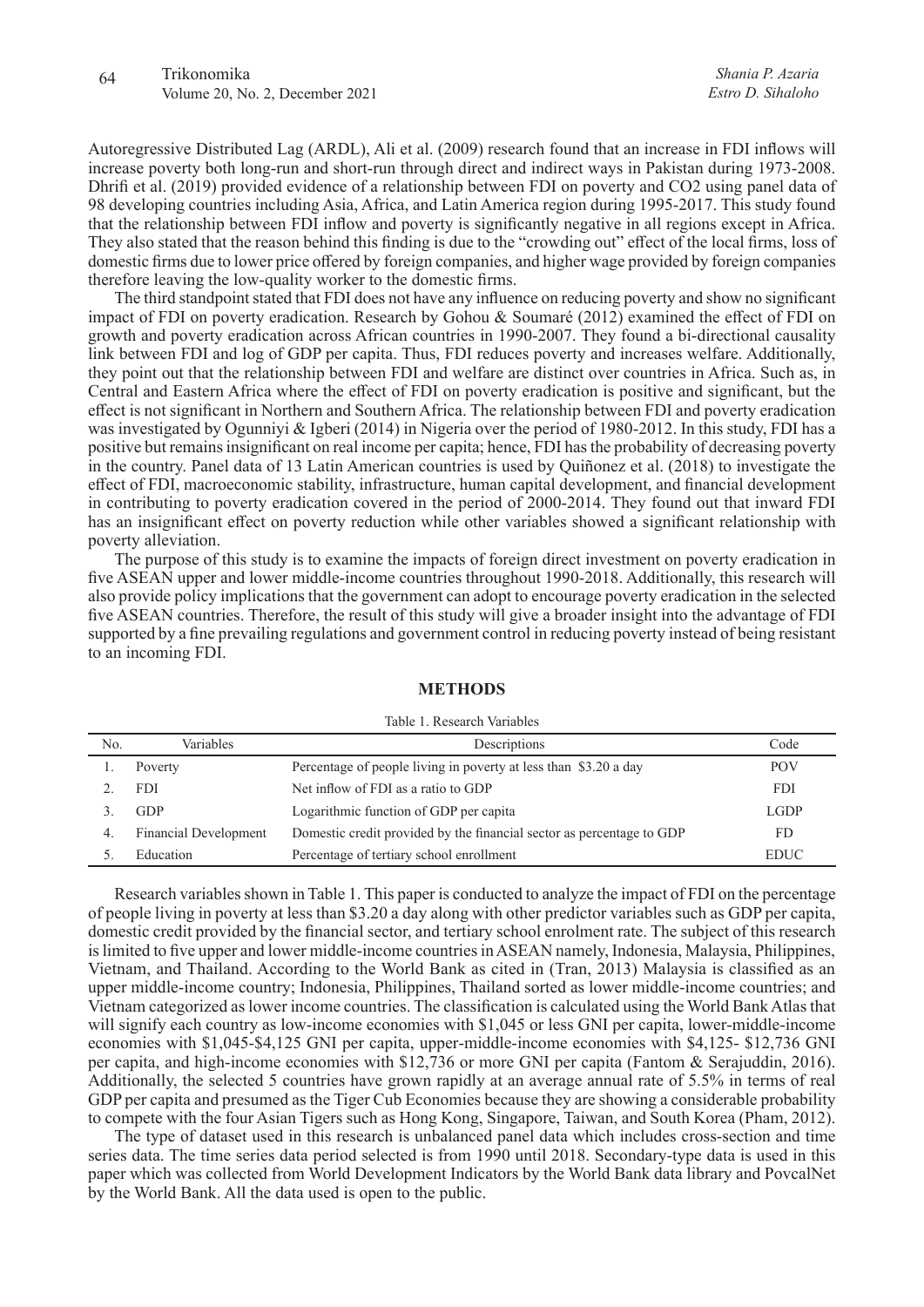The research model refers to the model modified by Dhrifi et al. (2019). Thus, the model used is as follows:

POVit = β0+ β1 FDIit+β2 LGDPit+β3 FDit+β4 EDUCit+ μit .....................................(1)

Where,

 $POV_{it}$  = Poverty headcount ratio at \$3.20 a day (i) at time (t)

 $\beta_0$  = Intercept

 $FDI_{it}$  = The ratio of foreign direct investment inflow to GDP (i) at time (t)

LGDP<sub>it</sub> = Gross Domestic Product per capita of country in 2010 constant U.S dollar (i) at time (t)

 $FD<sub>it</sub>$  = The ratio of domestic credit provided by financial sector to GDP (i)

 $EDUC_{it}$  = The gross ratio of tertiary school enrollment (i) at time (t)

 $\mu_{it}$  = Error term

| Table 2. Descriptive Statistics |         |          |           |              |          |                     |
|---------------------------------|---------|----------|-----------|--------------|----------|---------------------|
| Variable                        |         | Mean     | Std. Dev. | Min          | Max      | <b>Observations</b> |
| <b>POV</b>                      | overall | 33.85731 | 27.98542  | $\cdot$ 1    | 90.2     | $N = 145$           |
|                                 | between |          | 24.92648  | 5.158793     | 62.92828 | $n = 5$             |
|                                 | within  |          | 16.81275  | $-9.040621$  | 68.95938 | $T = 29$            |
| <b>FDI</b>                      | overall | 3.143588 | 2.356535  | $-2.75744$   | 11.93948 | $N = 145$           |
|                                 | between |          | 1.930876  | 1.20184      | 5.954562 | $n = 5$             |
|                                 | within  |          | 1.596847  | $-0.9342718$ | 9.128509 | $T = 29$            |
| <b>LGDP</b>                     | overall | 7.909739 | .7761249  | 6.071393     | 9.402619 | $N = 145$           |
|                                 | between |          | .7960726  | 6.848367     | 8.953352 | $n = 5$             |
|                                 | within  |          | .3030904  | 7.132765     | 8.644352 | $T = 29$            |
| <b>FD</b>                       | overall | 85.07293 | 42.29918  | 15.71207     | 178.4178 | $N = 142$           |
|                                 | between |          | 38.46473  | 47.14849     | 128.7928 | $n = 5$             |
|                                 | within  |          | 23.97163  | 26.93569     | 153.0744 | $T-bar = 28.4$      |
| <b>EDUC</b>                     | overall | 25.44103 | 12.76617  | 1.53302      | 52.2557  | $N = 140$           |
|                                 | between |          | 8.98065   | 13.84002     | 36.96221 | $n = 5$             |
|                                 | within  |          | 9.981709  | 4.338531     | 44.76464 | $T = 28$            |

Source: Author Calculation

From the descriptive statistics of dependent and independent variables for panel data of 5 ASEAN countries (Table 2), the poverty headcount mean is 33,86 percent with interpolated 145 observations. Foreign Direct Investment inflow (FDI) mean is 3,14 percent and 145 observations. The log gross domestic product per capita has a mean of 7.91 percent and the number of observations is 145. Domestic credit provided by the financial sector (FD) mean is 85,07 percent to GDP ratio for 142 observations. For this variable, there are three missing data at the beginning of the period; thus, performing interpolation will not be implemented. Meanwhile, tertiary school enrollment (EDUC) mean is 25,44 percent of 140 observations. Variable EDUC also found missing data either in the beginning, middle, or the last period. Hence, interpolation will only load the data in the middle of the period and leave the data at the beginning and last period blank.

## **RESULTS**

This research uses the Feasible Generalized Least Square (FGLS) method to analyze panel data of five ASEAN countries from 1990 until 2018. According to Blackwell III (2005), Feasible Generalized Least Square (FGLS) can be chosen with the presence of heteroskedasticity, panel autocorrelation, and contemporaneous correlation (HPAC) in fixed effects. Additionally, to use FGLS, the time period must be larger than the panels (Wiggins, 2001). In this case, the time period (28 years) is larger than the panels (5 countries).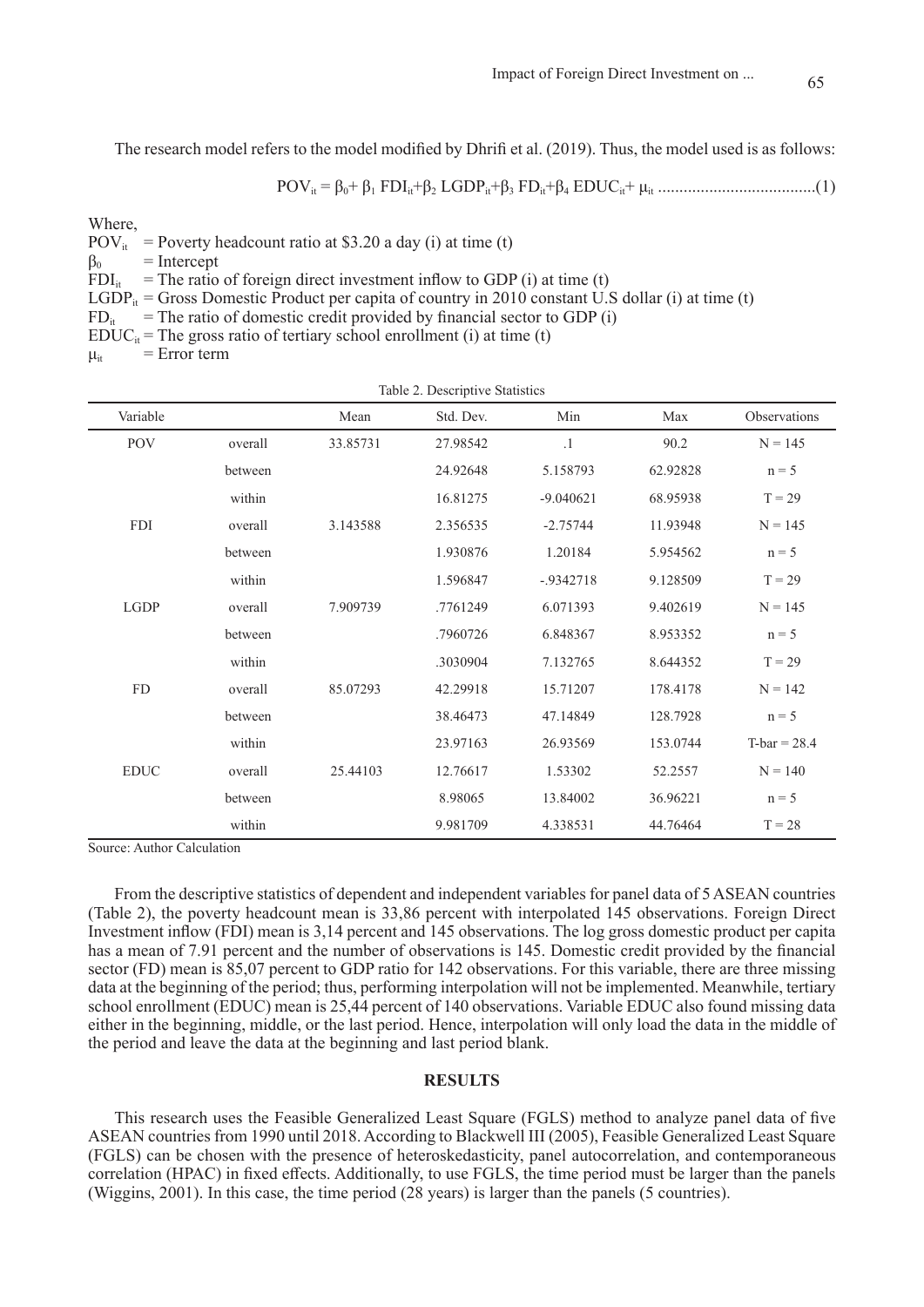# 66 Trikonomika

Volume 20, No. 2, December 2021

| Table 3. Chow Test                                       |        |      |  |  |
|----------------------------------------------------------|--------|------|--|--|
| Group                                                    | Prob>F | α    |  |  |
| ASEAN (5 Countries)                                      | 0.0000 | 0.05 |  |  |
| $\mathbf{A}$ and $\mathbf{A}$ and $\mathbf{A}$<br>$\sim$ |        |      |  |  |

Source: Author Calculation

At first, chow test is necessary to determine which method to use for panel data. This test is carried out to examine the better method between fixed-effect or pooled least square. From the calculation (Table 3), the p-value (Prob>F) is smaller than Alpha ( $\alpha$ =5%) thus,  $\hat{H}$  0 is rejected. Using a fixed effect method is better than pooled least square. The next step is to perform the Hausman test.

| Table 4. Hausman Test     |             |      |  |
|---------------------------|-------------|------|--|
| Group                     | Prob > chi2 |      |  |
| ASEAN (5 Countries)       | በ በ317      | 0.05 |  |
| Corneo Anthon Coloniation |             |      |  |

Source: Author Calculation

The Hausman test is conducted to determine a better method between the random effect model and the fixed effect model. Based on the result (Table 4), Prob $>$ chi2 is lower than  $\alpha$  which is 0,05. Thus, H\_0 is rejected and using fixed effect method is better than the random effect.

|             |            | Table 5. Coefficient Correlation Matrix |        |             |
|-------------|------------|-----------------------------------------|--------|-------------|
|             | <b>FDI</b> | <b>LGDP</b>                             | FD     | <b>EDUC</b> |
| <b>FDI</b>  | 1.0000     |                                         |        |             |
| LGDP        | $-0.1252$  | 1.0000                                  |        |             |
| FD          | 0.2123     | 0.6851                                  | 1.0000 |             |
| <b>EDUC</b> | $-0.2101$  | 0.5725                                  | 0.4158 | 0000.       |

Source: Author Calculation

Classical assumption tests are conducted to determine the suitable estimator and the reliability of the empirical model. The first test to be conducted is a multicollinearity test. One of the tests regarding the multicollinearity problem is using a correlation coefficient matrix (Table 5). This test shows correlation coefficient table between variables with each cell indicating the correlation between two variables. Although the presence of multicollinearity problems between independent variables may not violate the regression assumptions and still correctly estimate the standard errors, it will create a problem in estimating the coefficient with small standard error (Gujarati & Porter, 2009).

| Table 6. Autocorrelation Test |                                  |          |  |  |
|-------------------------------|----------------------------------|----------|--|--|
| Group                         | Prob>F                           | $\alpha$ |  |  |
| ASEAN (5 Countries)           | 0.0120                           | 0.05     |  |  |
| Source: Author Calculation    |                                  |          |  |  |
|                               | Table 7. Heteroskedasticity Test |          |  |  |
| Group                         | Prob>F                           | α        |  |  |
| ASEAN (5 Countries)           | 0.0000                           | 0.05     |  |  |

Source: Author Calculation

Next, the Breusch-Pagan test is conducted to identify heteroskedasticity problems in the model (Table 6). The last test is to detect the spatial autocorrelation in residuals (Table 7). Under the presence of heteroskedasticity and autocorrelation, the estimators are still linear and unbiased, but it could cause a biased variance of the estimated parameters and misleading t, F, and χ2, therefore resulting in misleading conclusions (Gujarati & Porter, 2009).

In this model, there is no multicollinearity problem between independent variables, but there is autocorrelation as well as heteroskedasticity problem. However, the problems of heteroscedasticity and autocorrelation can be fixed using Feasible Generalized Least Square (FGLS) method according to Blackwell III (2005). In consequence, the problem in the research model has been solved.

The equation results of the estimation model can be expressed as (Table 8):

POVit = 168.7-2.963 FDIit-10.12 LGDPit -0.250 FDit-0.948 EDUCit ............................(2)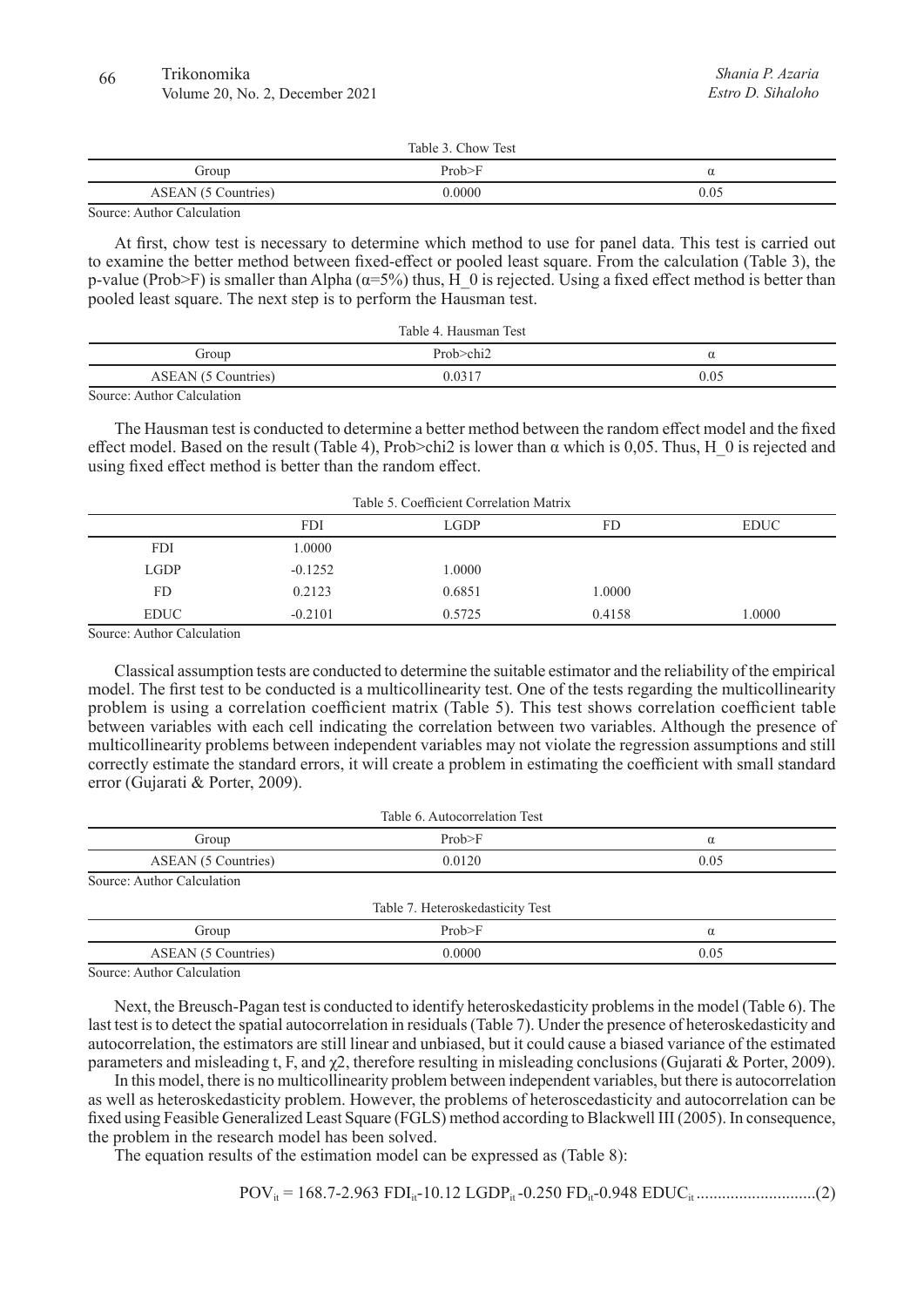| Table 6. Regression result                                |  |  |  |
|-----------------------------------------------------------|--|--|--|
| Dependent Variable: Poverty Headcount Ratio               |  |  |  |
| Variables<br>Feasible Generalized Least Square Regression |  |  |  |
| $-2.963***$                                               |  |  |  |
| (0.426)                                                   |  |  |  |
| $-10.12***$                                               |  |  |  |
| (1.814)                                                   |  |  |  |
| $-0.250***$                                               |  |  |  |
| (0.0307)                                                  |  |  |  |
| $-0.948***$                                               |  |  |  |
| (0.0856)                                                  |  |  |  |
| 168.7***                                                  |  |  |  |
| (12.60)                                                   |  |  |  |
| 137                                                       |  |  |  |
| 5                                                         |  |  |  |
| Standard errors in parentheses                            |  |  |  |
| *** $p<0.01$ , ** $p<0.05$ , * $p<0.1$                    |  |  |  |
|                                                           |  |  |  |

Table 8. Regression result

#### **DISCUSSIONS**

This section will discuss the research result from the previous section. The analysis for the results will be focused on the impact of each independent variable on the dependent variable and comparing the estimation results with the hypothesis mentioned before and existing economic theory. According to the estimation results, when other variables are being fixed at a constant point, the ratio of people living under the poverty line at \$3.20 a day in five ASEAN countries during 1990-2018 is 168.7.

As specified by the estimation result, the Effect of FDI on poverty is negative, shown by the negative coefficient sign of FDI. In addition, this variable is significant on poverty eradication at the one percent level. This result also suggests that an increase by one percent in FDI inflow will decrease poverty rates on average of 2.963 percent. This result is in accordance with the research done by Uttama (2015) that stated inflows of FDI are found to be positively significant with the eradication of poverty. This signifies that FDI liberalization and integration in economics significantly affect poverty eradication in ASEAN countries. Similarly, Hung (2005) research found that the relationship between poverty eradication and FDI inflow is significantly positive. Therefore, it is aligned with the assumption of the direct and indirect effects of FDI on poverty reduction. Moreover, consistent with the result, Fowowe & Shuaibu (2014) stated that FDI is statistically significant and negatively related to poverty headcount, besides the impact of FDI on poverty reduction will be relatively higher in poorer countries, have a more developed financial systems, and higher quality of human capital. This result is also aligned with the research done by Shamim et al. (2014), where FDI and poverty eradication have a significantly positive relationship. They also signify that the effectiveness of FDI in poverty eradication is due to its positive influence on economic growth, human capital development, recessive institutions, and "crowding in" of domestic investment.

Based on the estimation result, the log of GDP per capita (LGDP) variable has a coefficient value of -10.12 and a probability less than 0.05. This means that a log of GDP per capita has a negative and significant impact on the poverty rate. In conclusion, every increase of one percent in LGDP may decrease of the poverty rate on average by 0.10 percent. This result is consistent with Dhrifi et al. (2019) that found a positive association between GDP per capita and poverty eradication. Furthermore, they stated that this variable acts as the leading effect on reducing poverty. Besides, Ijaiya et al. (2011) affirms that a positive change in economic growth does promotes poverty alleviation as shown by an increase in household consumption-expenditure. The negative relationship between economic growth and poverty is also supported by Agrawal (2007), which indicates that countries whose experience a higher growth rate in GDP also experience a higher government revenue. Therefore, resulting in a large decline of poverty engender from higher employment, wage, and outlay in the social sector.

Another important aspect to be highlighted is that the domestic credit provided by the financial sector as a proxy of financial development (FD) variable is statistically significant at one percent. The coefficient sign of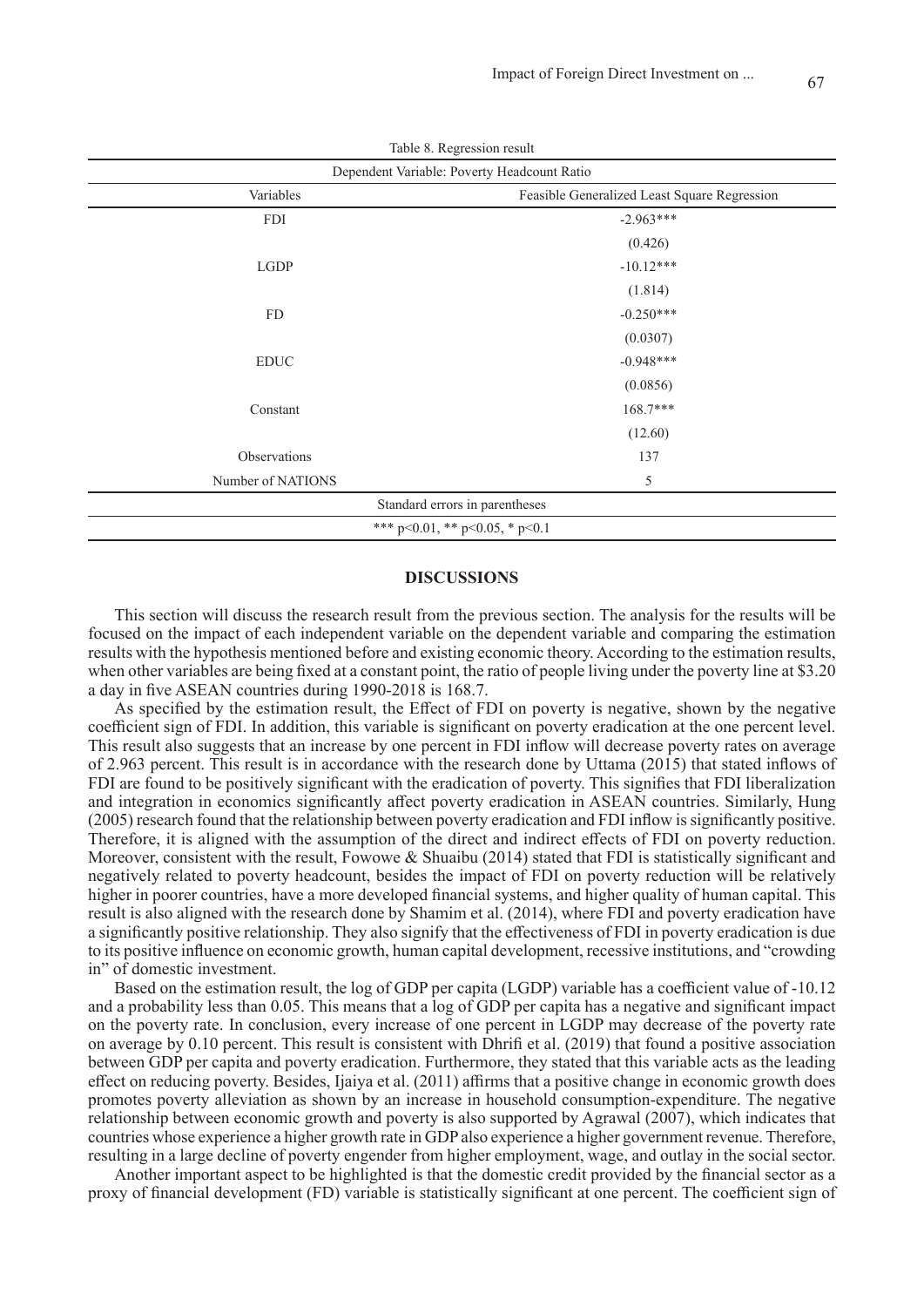this variable is linear with the expectation which is negative. To interpret the result, as an increase in financial development by one percent may result in a decrease of poverty rate on average by 0.250 percent. The result corresponds with studies done by Dhrifi et al. (2019) that financial development is a vital instrument which may also be used as a tool of poverty alleviation. Shamim et al. (2014) also supported this result, which specified that financial development has a negative and statistically significant impact on poverty reduction in the long run due to lower charges to additional loans, increase in the velocity of more money in the economy, and a higher savings. Supporting this view Jeanneney & Kpodar (2011) stated that people living under poverty are subject to scarce liquid assets to invest in physical and human capital. Therefore, by giving them access to liquid assets through financial intermediaries will be beneficial for them to generate a higher return, increase savings, maintain their consumption, and decrease their vulnerability.

Tertiary school enrollment as a proxy of education (EDUC) variable has a negative and statistically significant effect on poverty rate. The coefficient for this variable is -0.948. The interpretation for this variable is that an increase by one percent in tertiary school enrollment would result in a decrease of poverty rate on average by 0.948. This result is aligned with research done by Awan et al. (2011) and Dhrifi et al. (2019) that found experience and educational achievement have a negative effect upon poverty. Additionally, education is considered to be the primary weapon against poverty as there is a higher chance that a person will not be poor if they have a higher level of education. Further support is shown in Gounder & Xing (2012) research that stated higher educational level would reduce the possibility of living in poverty due to a higher chance of getting a formal employment. Moreover, Zamurrad Janjua & Ahmed Kamal (2011) stated that education can still play a role as a poverty alleviation factor even in a country with low growth of income per capita and small change in income inequality.

# **CONCLUSIONS**

The main purpose of this research is to examine the impact of FDI on poverty eradication in 5 ASEAN upper and lower middle-income countries using panel data covered from 1990 to 2018. This research employs a Feasible Generalized Least Square (FGLS) method and assumes the variation across entities is fixed and separated among the control or the independent variables in the model. Based on the result revealed, the foreign direct investment (FDI) is significant at one percent level and has a negative effect on poverty headcount ratio. Thus, this result signifies that an increase in FDI inflows is associated with a decrease in poverty. Additionally, this research has conducted other three determinants of poverty eradication such as, GDP per capita, domestic credit provided by the financial sector, and education. All of these variables are significant at one percent and have a negative impact on the poverty headcount ratio.

Based on the findings of this research, there are several policy implications that the government can adopt to encourage poverty reduction. Firstly, the policies implemented by the government should be creating attractive economic and political conditions by continuing structural economic reform policies, especially in terms of bureaucratic efficiency and business licensing to promote and encourage FDI. Additionally, the government can also attract investors by providing tax incentives. Secondly, due to the characteristics of developing countries with high labor supply, policies that promote labor-intensive industries FDI should be implemented. This type of FDI creates more job opportunities and income generation that will directly impact the poverty reduction caused by unemployment. The policies should also include training courses or increasing educational attainment for the people and setting the appropriate minimum wage level that will help people recover from poverty.

Policy to support a higher level of education is needed because it will lower the number of poor people by imparting knowledge and skills that will increase the opportunity of getting formal employment and higher wages. Therefore, as education increases wages, people will be able to comply with their primary necessities, raising their living standards, then causing the number of people living under poverty to fall. However, suppose the wages paid by the investors are below the poverty line. In that case, the impact of the investment will not contribute to reducing poverty and will only push people down to the poverty line. Thus, the investors have to pay their employees above the poverty line to increase the impact of the investment in reducing poverty.

Thirdly, revenue received from FDI tax revenue, rent fees, export, and import operations should facilitate further economic activities, safety nets for the poor, and infrastructure investment. The contributions of foreign corporations in social security could help the government minimize the cost of creating safety nets and developing other social welfare programs. Lastly, policies regarding financial development which improve savings mobilization should be implemented in order to reduce poverty. Following those policies, the government also needs to maintain financial stability by controlling the money supply, inflation, safeguarding the economy from external shocks, implementing an adequate legal system, and strict banking supervision.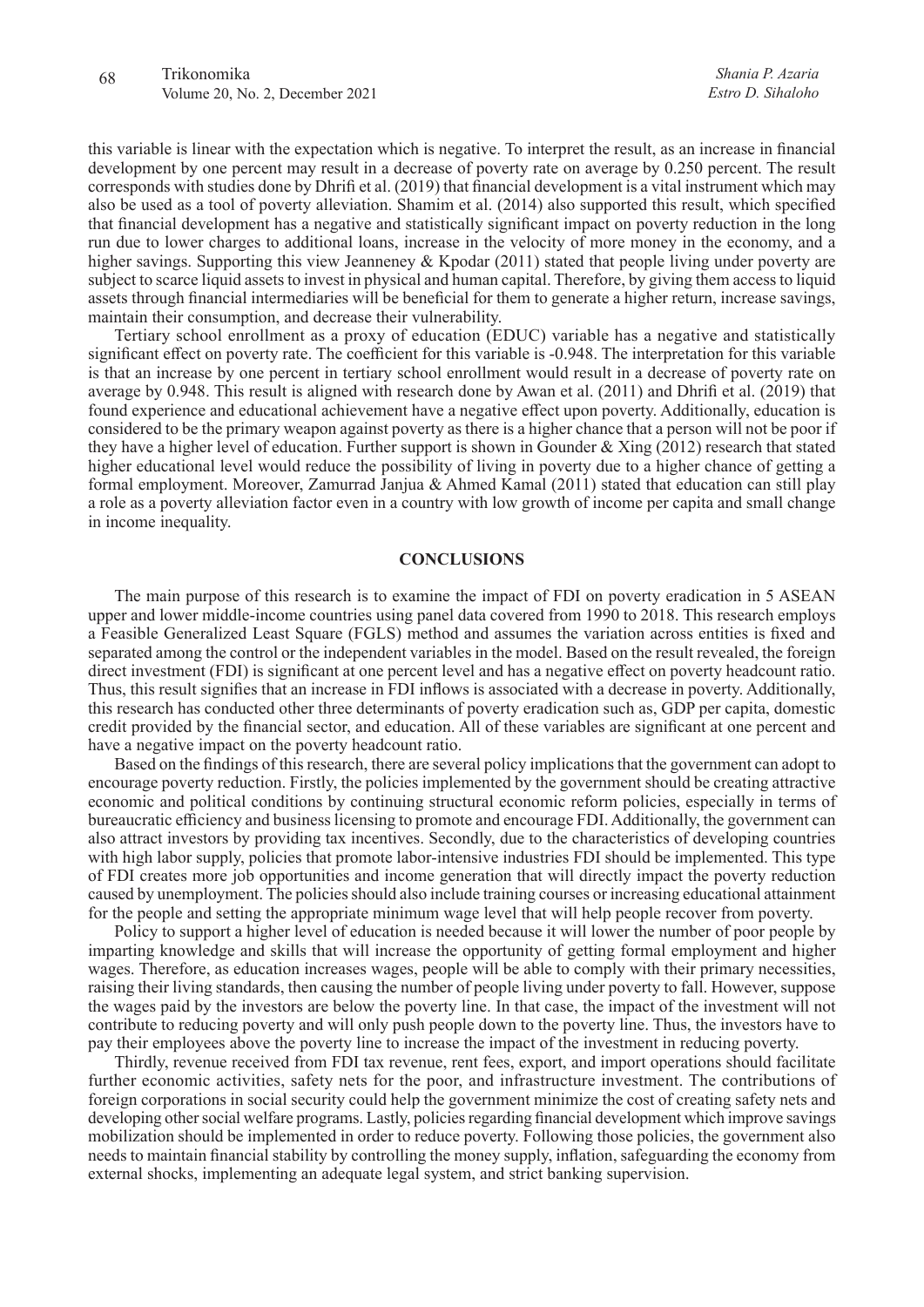# **REFERENCES**

- Agrawal, P. 2007. Economic Growth and Poverty Reduction: Evidence from Kazakhstan. Asian Development Review, 24(2), 90–115.
- Ahmad, F., Draz, M. U., Su, L., Ozturk, I., Rauf, A., & Ali, S. 2019. Impact of FDI Inflows on Poverty Reduction in the ASEAN and SAARC Economies. Sustainability (Switzerland), 11(9), 1–24. https://doi.org/10.3390/ su11092565
- Ali, M., Nishat, M., & Anwar, T. 2009. Do Foreign Inflows Benefit Pakistani Poor? Pakistan Development Review, 48(4), 715–738. https://doi.org/10.30541/v48i4iipp.715-738
- Ambashi, M. 2017. ASEAN as an FDI attractor: How Do Multinationals Look at ASEAN? Economic Research Institute for ASEAN and East Asia., Policy Brief 2016-04. http://hdl.handle.net/11540/6758
- Awan, M., Malik, N., Sarwar, H., & Waqas, M. 2011. Impact of Education on Poverty Reduction. International Journal of Academic Research, 3(1), 659–664. https://mpra.ub.uni-muenchen.de/id/eprint/31826
- Bharadwaj, A. 2014. Reviving the Globalization and Poverty Debate: Effects of Real and Financial Integration on the Developing World. Advances in Economics and Business, 2(1), 42–57. https://doi.org/10.13189/ aeb.2014.020107
- Blackwell III, J. L. 2005. Estimation and Testing of Fixed-effect Panel-data Systems. The Stata Journal, 5(2), 202–207.
- Delis, A., Mustika, C., & Umiyati, E. 2015. *Pengaruh FDI Terhadap Kemiskinan Dan Pengangguran Di Indonesia 1993-2013*. Jurnal Paradigma Ekonomika, 10(01), 231–245.
- Dhrifi, A., Jaziri, R., & Alnahdi, S. 2019. Does Foreign Direct Investment and Environmental Degradation Matter for Poverty? Evidence from Developing Countries. Structural Change and Economic Dynamics, 52, 13–21. https://doi.org/https://doi.org/10.1016/j.strueco.2019.09.008
- Fantom, N. &, & Serajuddin, U. 2016. The World Bank's Classification of Countries by Income. World Bank Policy Research Working Paper 7528, January, 1–3. https://doi.org/10.1596/1813-9450-7528
- Fowowe, B., & Shuaibu, M. I. 2014. Is Foreign Direct Investment Good for the Poor? New Evidence from African Countries. Economic Change and Restructuring, 47(4), 321–339. https://doi.org/10.1007/s10644- 014-9152-4
- Gohou, G., & Soumaré, I. 2012. Does Foreign Direct Investment Reduce Poverty in Africa and are There Regional Differences? World Development, 40(1), 75–95. https://doi.org/10.1016/j.worlddev.2011.05.014
- Gounder, R., & Xing, Z. 2012. Impact of Education and Health on Poverty Reduction: Monetary and Non-monetary Evidence from Fiji. Economic Modelling, 29(3), 787–794. https://doi.org/10.1016/j.econmod.2012.01.018
- Gujarati, D. N., & Porter, D. C. 2009. Basic Econometrics (Fifth). McGraw-Hill.
- Hanusch, M., Nguyen, H., & Algu, Y. 2018. Exchange Rate Volatility and FDI Inflows: Evidence from Cross-Country Panel Data. World Bank MTI Global Practice Discussion Paper No.2. https://doi.org/10.1596/29911
- Huang, C. H., Teng, K. F., & Tsai, P. L. 2010. Inward and Outward Foreign Direct Investment and Poverty: East Asia vs. Latin America. Review of World Economics, 146(4), 763–779. https://doi.org/10.1007/s10290- 010-0069-3
- Hung, T. 2005. Impacts of Foreign Direct Investment on Poverty Reduction in Vietnam. Discussed Paper, GRIPS, Vietnam, 1–24. http://gwww.grips.ac.jp/vietnam/VDFTokyo/Doc/18TTHungPaper.pdf
- Iamsiraroj, S. 2016. The Foreign Direct Investment-economic Growth Nexus. International Review of Economics and Finance, 42, 116–133. https://doi.org/10.1016/j.iref.2015.10.044
- Ijaiya, G. T., Ijaiya, M. A., Bello, R. A., & Ajayi, M. A. 2011. Economic Growth and Poverty Reduction in Nigeria. International Journal of Business and Social Science, 2(15), 147–154.
- Jeanneney, S. G., & Kpodar, K. 2011. Financial Development and Poverty Reduction: Can There Be a Benefit without a Cost? Journal of Development Studies, 47(1), 143–163. https://doi.org/10.1080/00220388.201 0.506918
- Jugurnath, B., Chuckun, N., & Fauzel, S. 2016. Foreign Direct Investment & Economic Growth in Sub-Saharan Africa: An Empirical Study. Theoretical Economics Letters, 06(04), 798–807. https://doi.org/10.4236/ tel.2016.64084
- Klein, M., Aaron, C., & Hadjimichael, B. 2001. Foreign Direct Investment and Poverty Reduction. World Bank Policy Research Working Paper 2613. https://doi.org/https://doi.org/10.1596/1813-9450-2613
- Lee, J. W. 2013. The Contribution of Foreign Direct Investment to Clean Energy Use, Carbon Emissions and Economic Growth. Energy Policy, 55, 483–489.
- Nizar, C., Hamzah, A., & Syahnur, S. 2013. *Pengaruh Investasi dan Tenaga Kerja terhadap Pertumbuhan Ekonomi serta Hubungannya terhadap Tingkat Kemiskinan di Indonesia*. Jurnal Ilmu Ekonomi Pascasarjana Universitas Syiah Kuala, 1(2), 1–8.